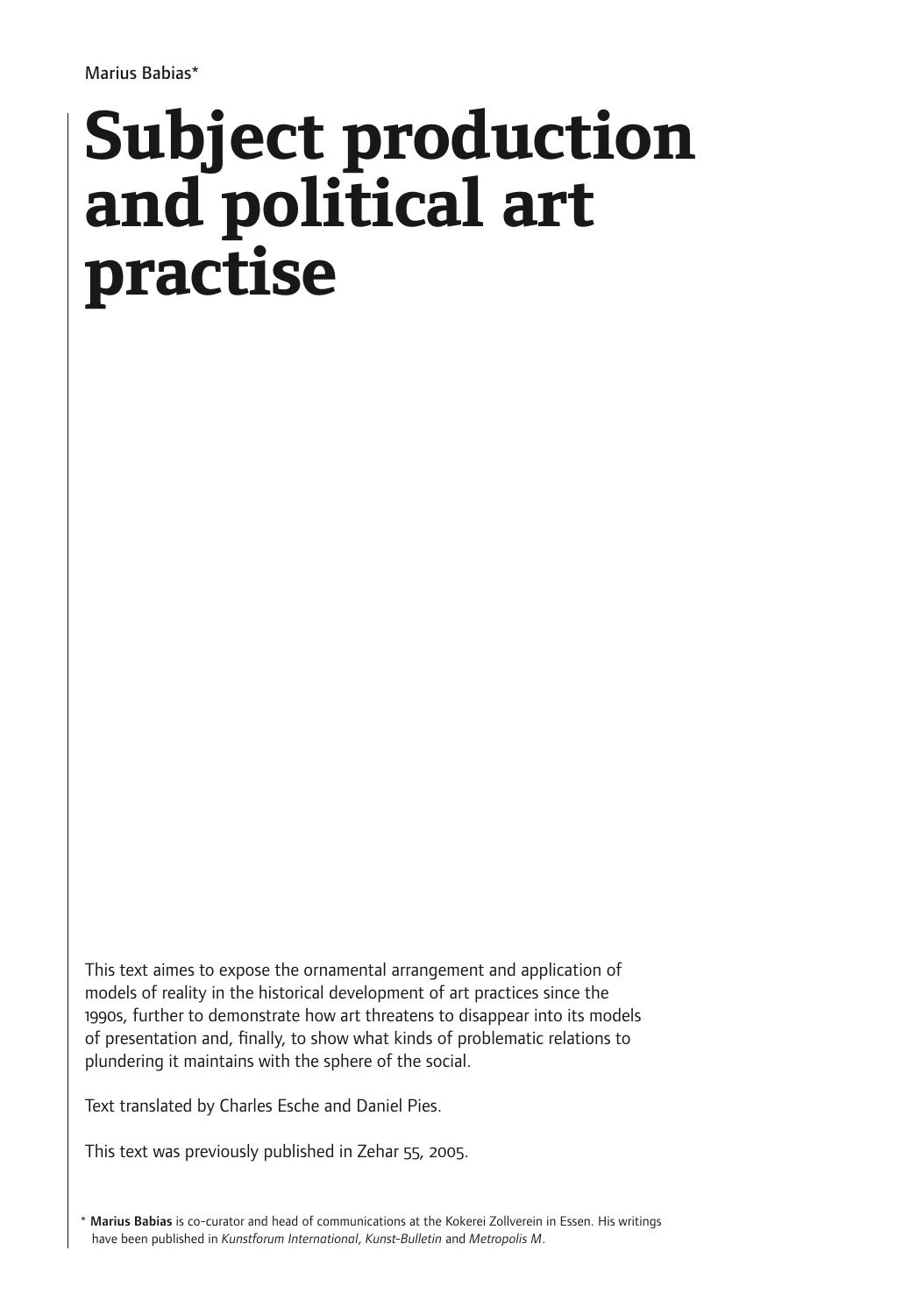138 | 139

At the moment both everyday life and cultural life seem to be dominated by a production aesthetic of coolness closely interwoven with lifestyle culture. «Crossover», «Gesamtkunstwerk Pop» and «Network» are the slogans of a young generation, growing up away from the social and economic change of post-Fordist society, and for whom the political has the function of an ornament. The so-called retro and crossover art, produced by the generation of artists that grew up with Gameboy and Playstation, predominantly refers to this lifestyle aspect, which has risen sharply in terms of its social status. This has, in turn, meant that subjectivity has itself become a commodity and the art that reflects it largely consists of clever re-combinations of signs given a speculative charge. It is therefore difficult to combine this theoretically with the modernist promise of «authentic experience» —something that the avant-garde hoped would emerge in the confrontation between the viewer and the work of art.

This argument has nothing to do with the demarcation lines between elite culture and mass culture. Those distinctions were anyway blurred by Marcel Duchamp and Walter Benjamin and seemingly eradicated by post modernism in order to announce the «Gesamtkunstwerk of Pop». Instead, current marketing strategies suggest different cultural opposites, such as underground/overground, because it is easier to sell products charged with subcultural appeal. In this way, a strict regime of signs are almost put back into place, structuring the relationship between high and low on the popular culture side of things. The code of this new apartheid of signs is the social, because you can still find real outcasts there (homeless people, drug consumers, ghetto-kids). Their misery, properly appropriated through aesthetic devices, successfully makes the demarcation line between high and low visible once again. Today, the line runs between pop and social politics, while the technique used for the reconstruction of the two parts is called dissolve. It is precisely when the homeless

and consumer-kids meet for real in the shop windows of mass-consumerism —be it on the Third Street Promenade in Santa Monica or in Frankfurt's Zeil— that the divide between pop and social politics becomes visible. It appears again where those shops sell clothes modelled on the credibility of decay, or when call centre jobs are moved from the industrial nations to Indian programmers in order to save money, or when white, racist, middle-class kids in Arkansas appropriate the street wear and «nigger» attitude of rappers.

#### The New Cultural Production of Identity

The expansive character of «style-pluralism» has penetrated the sphere of production and remixed the criteria for aesthetic judgement. Group affiliations, status and coolness gain value while analytical criteria lose. But the more self-fulfilment and happiness are anticipated in the sphere of consumption, the more the isolating structures of particularism and subjectivity are consolidated. Pleasure turns into a chimera. In a society where commodity value is determined by the working time required to produce it, yet where individuals do not use or reproduce their working labour to produce pleasure, then pleasure itself is of no value but merely comprises its own cultural charge. At exactly this instance, the field of art production plays the role of double agent.

The object (a sneaker for instance) onto which a group of young people project their libido, has a price that structures the organisation of the group. This process of social identity production has been democratised step by step in the wake of mass consumption because the appropriate, culturally charged commodities such as walkmans, sneakers, mobile phones, notebooks etc. have become cheaper and cheaper. While this process leads the way to increasing numbers of consumers, the cultural and economic conditions enabling the act of purchase remain untouched by this form of «democratisation». The cultural charge given by purchase suggests a heightened individual sensitivity culminating in the consumption of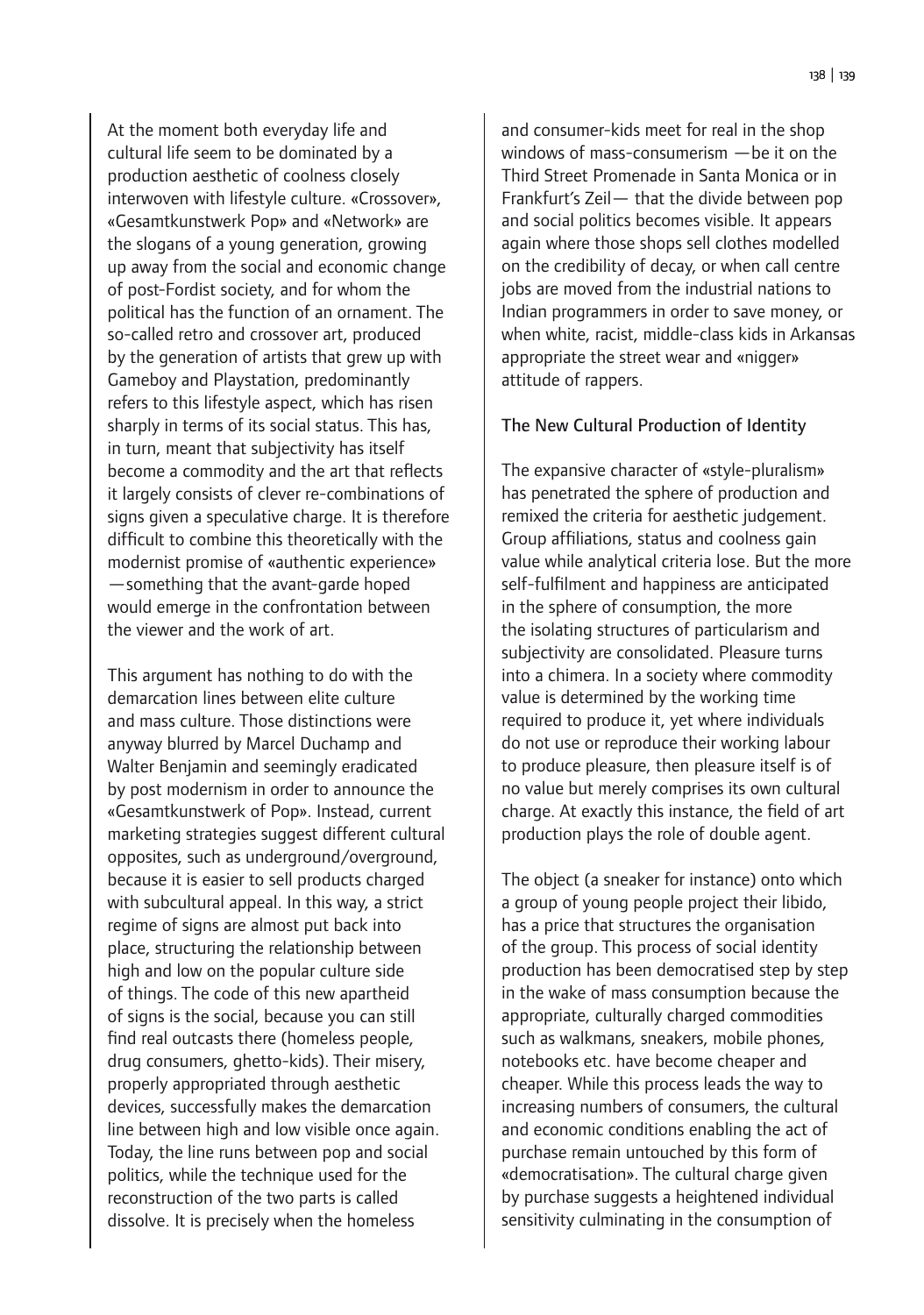culture. It pretends to hold the false promise of overcoming social conditions. Although collective substitutes of communication, such as certain dress codes, do stabilize the social status of participants, they do not cancel out the basic economic and social differences within as well as outside of the group. After all, such collective substitutes of communication, as stable as they might seem on the inside, are themselves mechanisms of social exclusion in relation to the outside.

A receptivity to sensuality culminating in the consumption of culture stimulates an ornamental appropriation of everyday life and strengthens the function of art and culture as a socio-political mechanism of integration —instead of, as the avant-gardes anticipated, using the pleasurable realisation of sensuality as a means of setting free possibilities of individual emancipation that might overcome consumer society's substitutes of communication. Cultures in general and art in particular (as an interface between youth culture, pop and fashion) have turned into battlegrounds over social, political and economic supremacy. Here, hegemonic struggles between lifestyles and political attitudes are fought out and new career paths opened up. Underprivileged social groups are granted the power of speech in art projects in order to transfer them from the category of «class» into the lifestyleconstruct of new —as the contemporary jargon goes— «subject positions» under the key word: «empowerment». Here the zeitgeist industry has an easy job in planning their economic exploitation. This new writing of deviant juvenile behaviour by pop art theory results in the stylisation of consumption happy subjects as «subversive» artists. For this, the reconstruction of the mainstream/underground opposition is indispensable, as subculturally charged consumer hedonists not only promise dissident behaviour but higher sales as well. With this perspective, dissidence becomes the key concept of a proliferating «left lifestyle».

Even if this text only roughly sketches out the problem of subject production in the visual

arts, one conclusion might be that capitalism releases its dissidents into self-control, defining dissidents as those who try out new exhibition possibilities on the periphery as cheap labour and thus contributing to the flexibilisation of institutions as well as rehearsing new socioeconomic forms of life.

## Art Activism: A Diorama of the Social Forces of Production

Despite its increasing marginalisation, a form of critical art practice, pointing towards new possibilities of cultural resistance, did survive and continues to evolve. As a practice, it understands art as a diorama of the social forces of production and can be exemplified by the American artists' collective Group Material. Group Material —as well as General Idea, Gran Fury, the Guerrilla Girls or Paper Tiger TV— embodied the stimulating force of contemporary American art on European developments. Yet the (self)-disbanding of the group on account of its increasing co-optation by the art world in 1996 was not only a consequence of the changed conditions of art practice, but also cleared a path towards an appropriate critical response to those changes. The story of the group therefore provides a pertinent view of the what and how of critical art practice today.

Group Material was founded in 1979 and originally consisted of 18 people, breaking apart in 1981 with Julie Ault, Mundy McLaughlin and Tim Rollins as the only remaining members. Doug Ashford joined in 1982, Félix González-Torres in 1987 and Karen Ramspacher in 1989. In June 1990, the project «Democracy Poll / Demokratische Erhebung» organized by the Neue Gesellschaft für Bildende Kunst in Berlin was staged as a reaction to German reunification. At the time Julie Ault, Doug Ashford and Félix González-Torres were members. A non-representative survey was carried out concurrently in Berlin and New York that questioned around 60 people on topics such as German reunification, freedom, migration, nationalism, and neo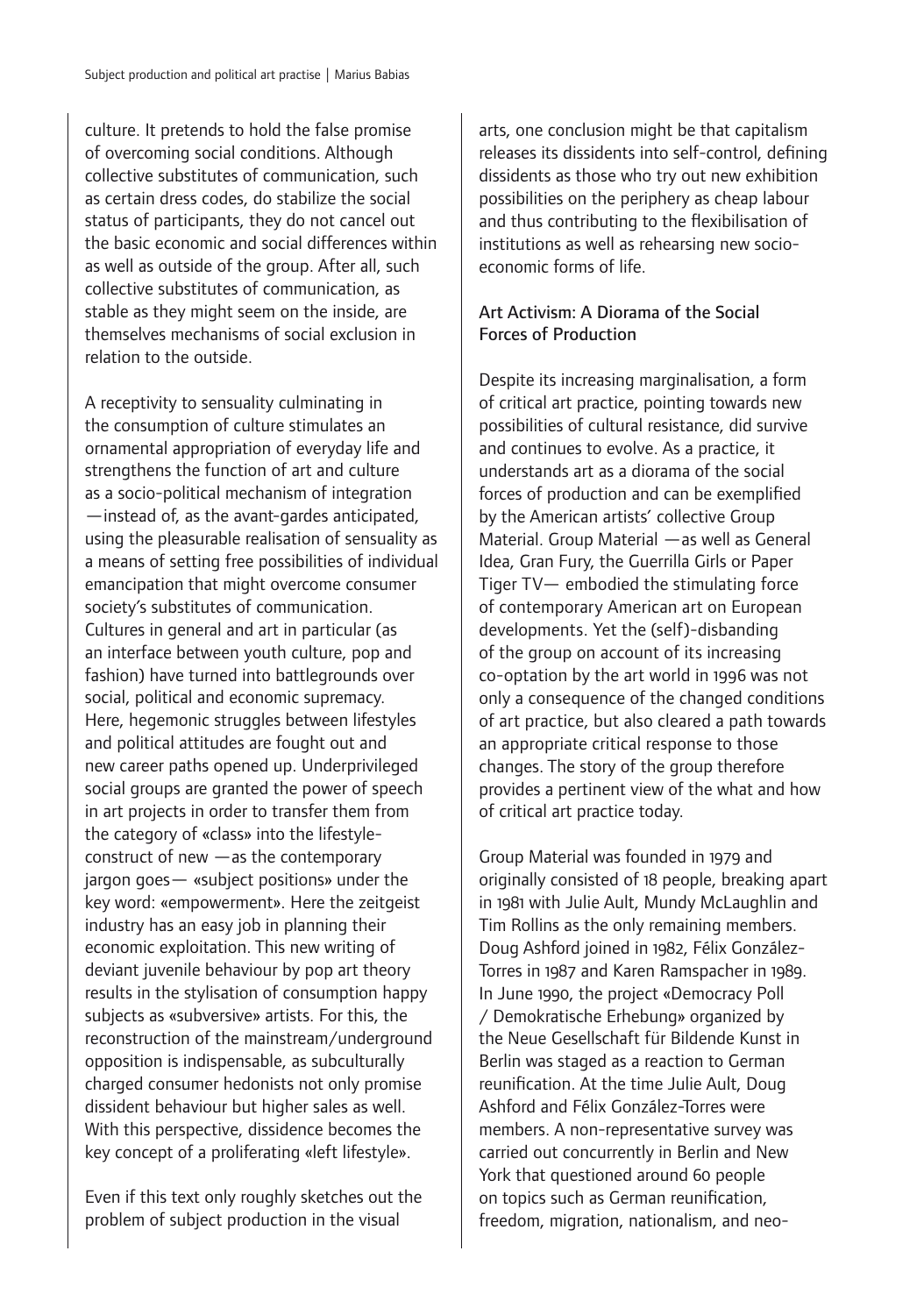conservatism. The responses were published in three different forms: 14 texts were put up on large-scale billboards in five subway stations; 60 texts were fed into the electronic Avnet image-wall on Kurfürstendamm (2x2 statements every five minutes) and a supplement for the Berlin newspaper *Tagesspiegel* (circulation 40.000) was designed by the group containing 18 texts and five images.

For the dissemination of the statements, Group Material had deliberately chosen a heterogeneous media strategy in order to reach various social groups and classes, as well as increase the depth of infiltration into the social field of the addressees, for whom reunification was mainly unfolding in the media as a so-called historical phenomenon rather than in the sphere of everyday life. Among the respondents, expectations, desires and fears were expressed directly and effectively. Temporarily they were granted the power of speech in the media, usually restricted to «letters to the editor». Prominently placed and presented, the statements represented a corrective to the abstract political level of the process of German reunification seemingly evolving apart from actual personal influence. Moreover, they threw into relief the possibility of actually intervening in political developments without setting up a normative frame of action.

### Critical Art Practice: The Methods of Cultural Deconstruction

Throughout their career, Group Material realised a series of critical projects characterised by a collective structure of production that accentuated the political perspectives of cultural practice. Since the 1996 break-up, which can be perceived as a strategic consequence emerging from the antagonism between co-optation and resistance, the former members of the group have been working individually. While *Democracy Poll* figures as an example of

a collective art practice intervening on a political and media level into the processes of German reunification, Julie Ault's individual project «Power Up: Sister Corita and Donald Moffett, Interlocking», realised in spring 2000 at UCLA Hammer Museum, Los Angeles, draws the logical conclusions from the claim to a totality of critique. The artist diversifies her role as an activist and operates as both curator and exhibition designer. While fully aware of the dilemma of political art to both destabilise and legitimise institutions, she provides the display structure for a collective form of production in which artists, activists and visitors can participate equally. Thus, she not only eludes her typecast role of providing critique to be consumed within bourgeois concepts of cultural representation, but also transgresses the antagonism between artistic intervention and political failure imposed by the concept of political art practice.

For her exhibition project Power Up, Ault, in collaboration with Martin Beck, constructed a multi-functional display structure that accommodated works by Sister Corita Kent and Donald Moffett. The piece consisted of silk-screen prints, posters, paper clippings, documentary photographs and videotapes. Sister Corita —a nun, artist, and political activist— had been active against the Vietnam War and supported the black civil rights movement since the 1960s. Moffett, founding member of Gran Fury (1987-93) and Marlene McCarty's Bureau partner since 1989, is an AIDS-activist and works as a political illustrator for *Village Voice*. Consisting of coloured partition walls, billboards and cube-chairs, the display structure constitutes a form of visual editing of historical and artistic material, operating as a kind of methodological toolbox. According to Ault's approach, critical art practice is a method governed by historical reassessment and recombination while aiming to demonstrate the connections between political practice and cultural representation. The curatorial approach to historical material and its presentation in the exhibition space is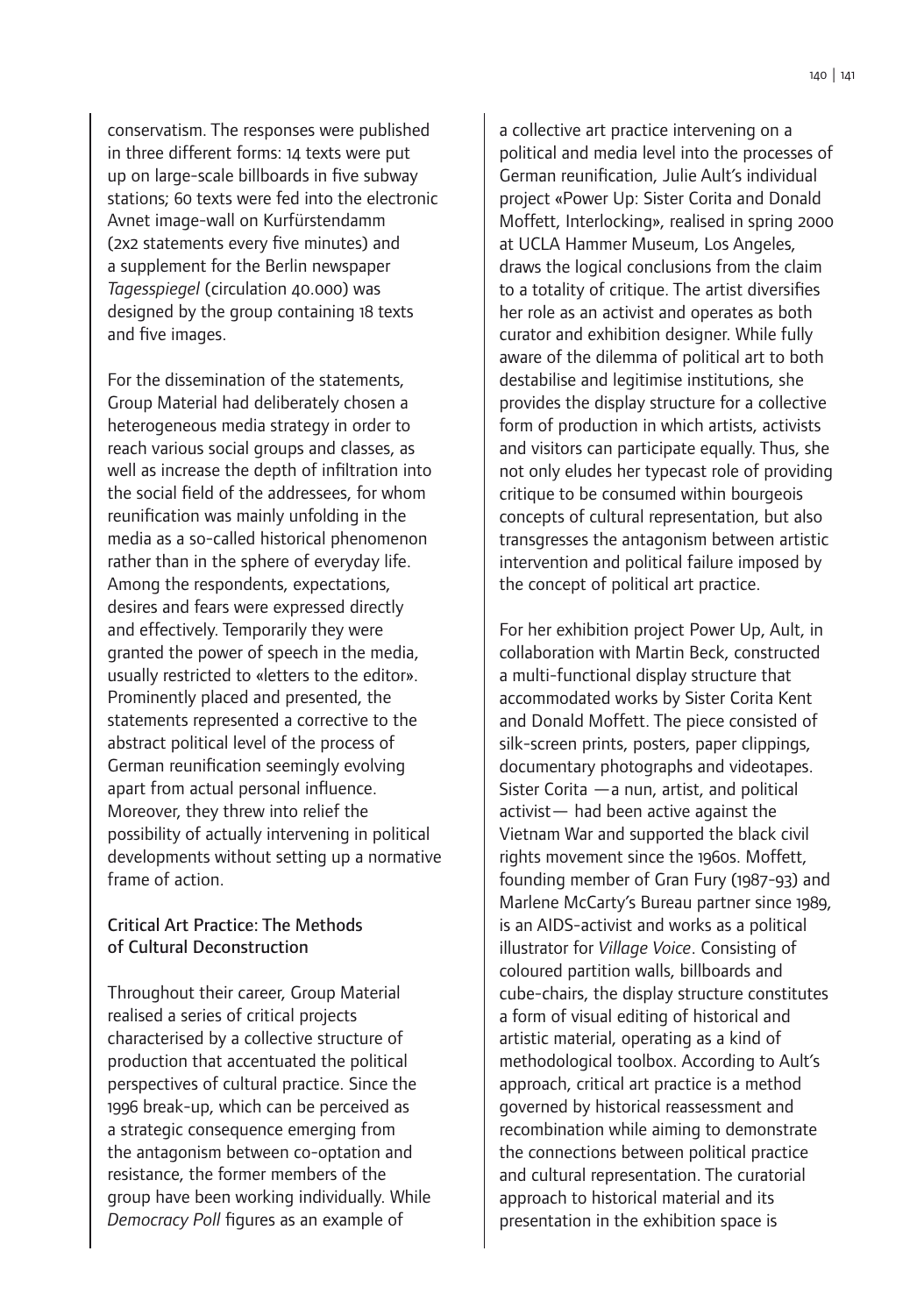thus declared as the sphere of action of art practice. But the act of curating is not confined to selection and reordering, from the very beginning it includes all participants, which transforms their usually passive role in the art world into an active form of collaboration.

#### **Summary**

This text aimed to expose the ornamental arrangement and application of models of reality in the historical development of art practices since the 1990s, further to demonstrate how art threatens to disappear into its models of presentation and, finally, to show what kinds of problematic relations to plundering it maintains with the sphere of the social.

The process of art becoming identical with context, discourse, and reality mediated by lifestyles, millennium euphoria and consumerist hedonism does, however, also open up perspectives of a new critical art practice which potentially has to redefine, technologically modify or completely transgress the model of collectivity sustained in times of visible antagonisms, as I tried to show in the case of Julie Ault's individual practice. Pierre Bourdieu described this necessary process of transformation and adaptation of political commitment to social reality, of theory to practice, in his concept of the «collective intellectual», a concept that demands a strategic global orientation of action from artists, authors, and academics in the era of neo-liberalism with its new economic structures of subject production. According to Bourdieu, the rapid proliferation of neo-liberalist ideology in all realms of the lived world would have to be countered by the fierce determination of critical networks «in which "specific intellectuals" (in the Foucauldian sense of skilled and competent scholars) coalesce as a truly collective intellectual who is able to direct his thoughts and actions independently, who, in short, maintains his autonomy».

In particular, the kind of academia that strictly subscribes to the Anglo-Saxon academic tradition of differentiating between scholarship (academic respectability) and commitment (political dedication), can only help the neoliberal breakthrough with its research and insights. Now would be the time to give up academic restraint and reconquer the political